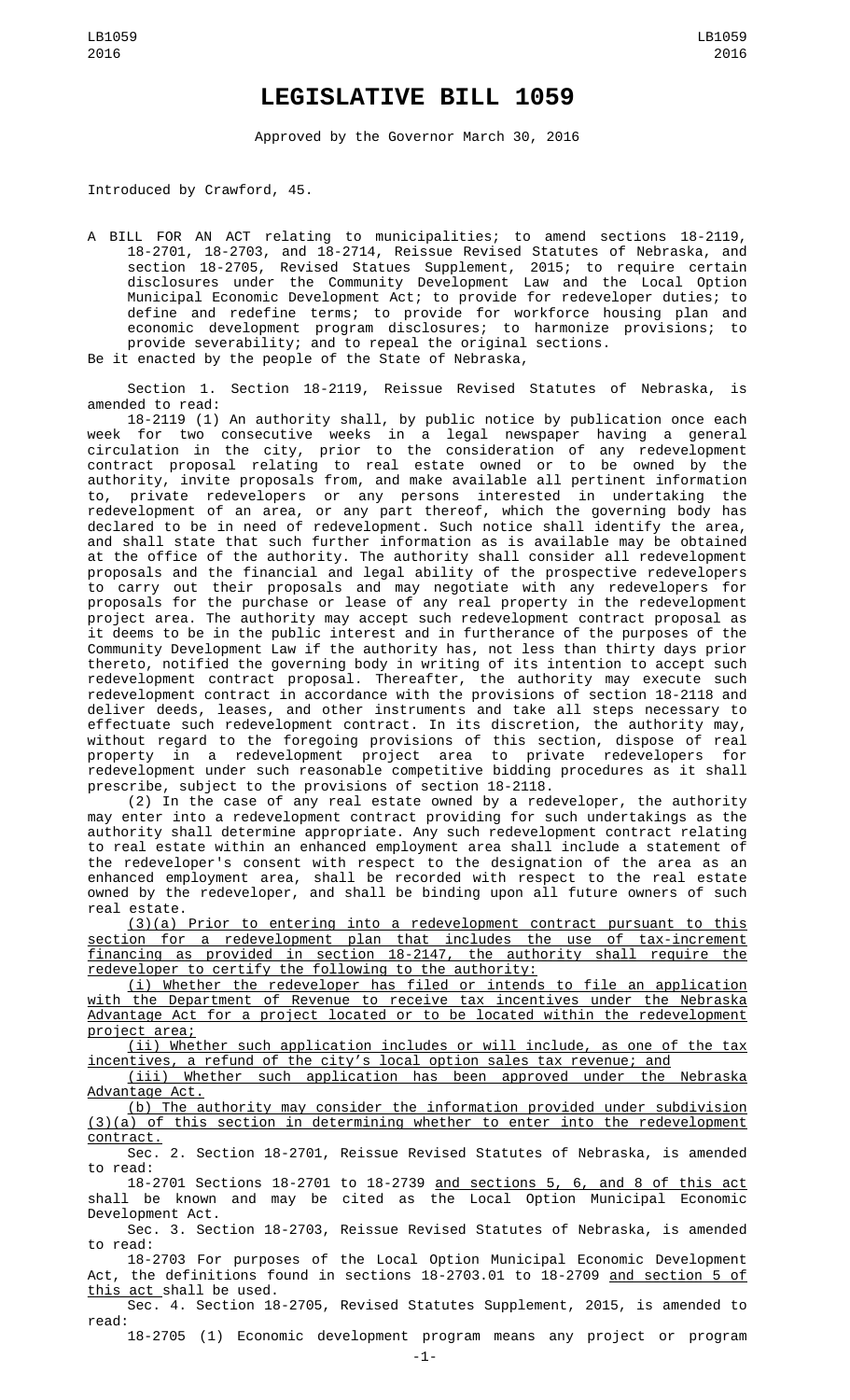utilizing funds derived from local sources of revenue for the purpose of providing direct or indirect financial assistance to a qualifying business or the payment of related costs and expenses or both, without regard to whether that business is identified at the time the project or program is initiated or is to be determined by specified means at some time in the future.

(2) An economic development program may include, but shall not be limited to, the following activities: Direct loans or grants to qualifying businesses for fixed assets or working capital or both; loan guarantees for qualifying businesses; grants for public works improvements which are essential to the location or expansion of, or the provision of new services by, a qualifying business; grants or loans to qualifying businesses for job training; the purchase of real estate, options for such purchases, and the renewal or extension of such options; grants or loans to qualifying businesses to provide relocation incentives for new residents; the issuance of bonds as provided for in the Local Option Municipal Economic Development Act; and payments for salaries and support of city staff to implement the economic development program or the contracting of such to an outside entity. program or the contracting of such to an outside entity.<br>(3) For cities of the first and second class and villages, an economic

development program may also include grants or loans for the construction or rehabilitation for sale or lease of housing for persons of low or moderate income.

(4) For cities of the first and second class and villages, an economic development program may also include grants, loans, or funds for rural development program may also include grants, loans,<br>infrastructure development as defined in section 66-2102.

(5) For cities of the first and second class and villages, an economic development program may also include grants or loans for the construction or rehabilitation for sale or lease of housing as part of a workforce housing plan.

 $(6 5)$  An economic development program may be conducted jointly by two or more cities after the approval of the program by the voters of each participating city.

Sec. 5. Workforce housing plan means a program to construct or rehabilitate single-family housing or market rate multi-family housing which is designed to address a housing shortage that impairs the ability of the city to attract new businesses or impairs the ability of existing businesses to recruit new employees.

Sec. 6. If the proposed economic development program involves the making of grants or loans for the construction or rehabilitation for sale or lease of housing as part of a workforce housing plan, the proposed plan shall include:

(1) An assessment of current housing stock in the city, including both single-family and market rate multi-family housing;

(2) Whether the plan will also include housing for persons of low or moderate income under section 18-2710.01;

(3) Such other factors, as determined by the city, which are particularly relevant in assessing the conditions faced by existing businesses in recruiting new employees; and

(4) Such other factors, as determined by the city, which are particularly relevant in assessing the conditions faced by persons seeking new or rehabilitated housing in the city.

Sec. 7. Section 18-2714, Reissue Revised Statutes of Nebraska, is amended to read:

18-2714 (1) After approval by the voters of an economic development program, the governing body of the city shall, within forty-five days after such approval, establish the economic development program by ordinance in conformity with the terms of such program as set out in the original enabling resolution.

(2) After the adoption of the ordinance establishing the economic development program, such ordinance shall only be amended <del>(a) to conform to the</del> provisions of any existing or future state or federal law or (b) after <u>the</u> <u>governing body of the city (a) gives notice of and holds  $_\mathcal{T}$ </u> at least one public hearin<u>g on the proposed changes</u>, <u>(b) approves the proposed changes by</u> <del>and</del> a two-thirds vote of the members of <u>such</u> <del>the</del> governing body<u>, and (c) except as</u> provided in subsection (3) of this section, submits the proposed changes to a new vote of the registered voters of the city in the manner provided in section 18-2713 of the city, when necessary to accomplish the purposes of the original enabling resolution.

(3) A The governing body of a city shall not amend the economic development program so as to fundamentally alter its basic structure or goals, either with regard to the qualifying businesses that are eligible to participate, the local sources of revenue used to fund the program, the uses of the funds collected, or the basic terms set out in the original enabling resolution, without submitting the proposed changes to a new vote of the registered voters of the city <u>is not required for the following types of</u> amendments to an economic development program: in the manner provided for in section 18-2713.

(a) An amendment adding a type of qualifying business to those that are eligible to participate in the economic development program or removing a type of qualifying business from those that are eligible to participate in such program if such addition or removal is recommended by the citizen advisory review committee established under section 18-2715;

(b) An amendment making corrective changes to comply with the Local Option Municipal Economic Development Act; or

(c) An amendment making corrective changes to comply with any other